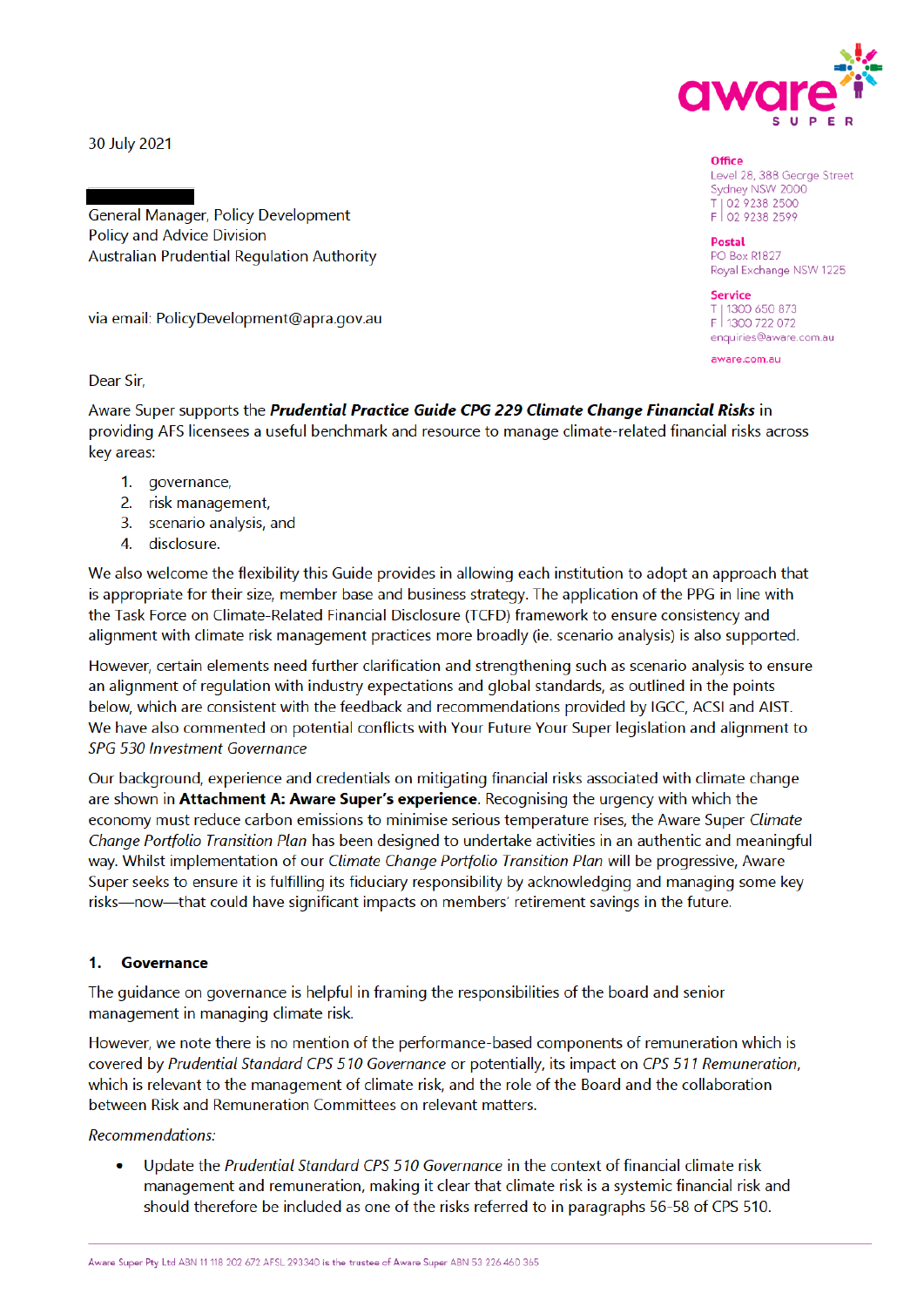- Consider *Prudential Standard CPS 511 Remuneration* to define how climate risk is designed into remuneration arrangements, board pay scorecards and executive pay scorecards, to promote effective risk management, sustainable performance and long-term financial soundness.
- The Guide should make reference to Australian legal opinions including Noel Hutley SC and Sebastian Hartford on climate change and directors' duties (23 April 2021) and Noel Hutley SC and James Mack on superannuation trustee duties and climate change (16 February 2021) in terms of company directors potentially being found liable in the future for breaching their duty of care as a result of a failure to consider climate change risks.

# **2. Risk Management**

The PPG seeks to clarify and strengthen risk management governance practices in relation to climate change financial risks for AFS licensees in line with existing standards, and whilst not enforceable, they are an essential pathway to a mandatory TCFD-aligned disclosure framework through legislation and integration with global climate disclosure standards. However, we suggest the following improvements.

*Recommendations:*

- Further information on how funds can approach investment target-setting and align portfolios, to meet the Paris-Agreement targets to:
	- assist providers of global benchmarks and funds to align with those benchmarks,
	- − set baseline activity of APRA-regulated entities to global market expectations, especially relating to practice risk management and governance.
- Include an explicit reference to social (just transition) considerations of climate change for example in paragraph 33.

Supervisory guidance and regulatory expectations such as via APRA's PPG provide important incentives for superannuation licensees and other financial services organisations to consider climate risks within their existing frameworks, including the board-approved risk appetite statement, risk management strategy and business plan. These provide evidence of the entity's management of climate risk.

We note that APRA provides detailed guidance on good practice in each area in the CPG229. We suggest these should be explicitly considered in light of the pressure to achieve high net investment returns. (See Section 5 below.)

# **3. Scenario Analysis**

Scenario Analysis is useful in better understanding and identifying climate risks; to explore our resilience to financial loss under a range of outcomes; and to strengthen management of climate risk. This is a developing area for most superannuation funds and requires advanced analytical capability. It would be useful to have access to external scenario analysis and stress testing capabilities, to inform our risk identification in the short and long term for a consistent 'industry-wide' approach (see Para 40 (e)).

Please note: APRA has referred to the **Technical Supplement** provided by TCFD on *The Use of Scenario Analysis in Disclosure of Climate-Related Risk and Opportunities (June 2017)* as a further guide on scenario analysis and stress testing.

However, the CPG229 should specifically identify a 1.5°C scenario (Paris Agreement preferred Long-Term Temperature Goal), and highlight the importance of transition and physical risks, as outlined in Figure 1 of the TCFD's Technical Supplement.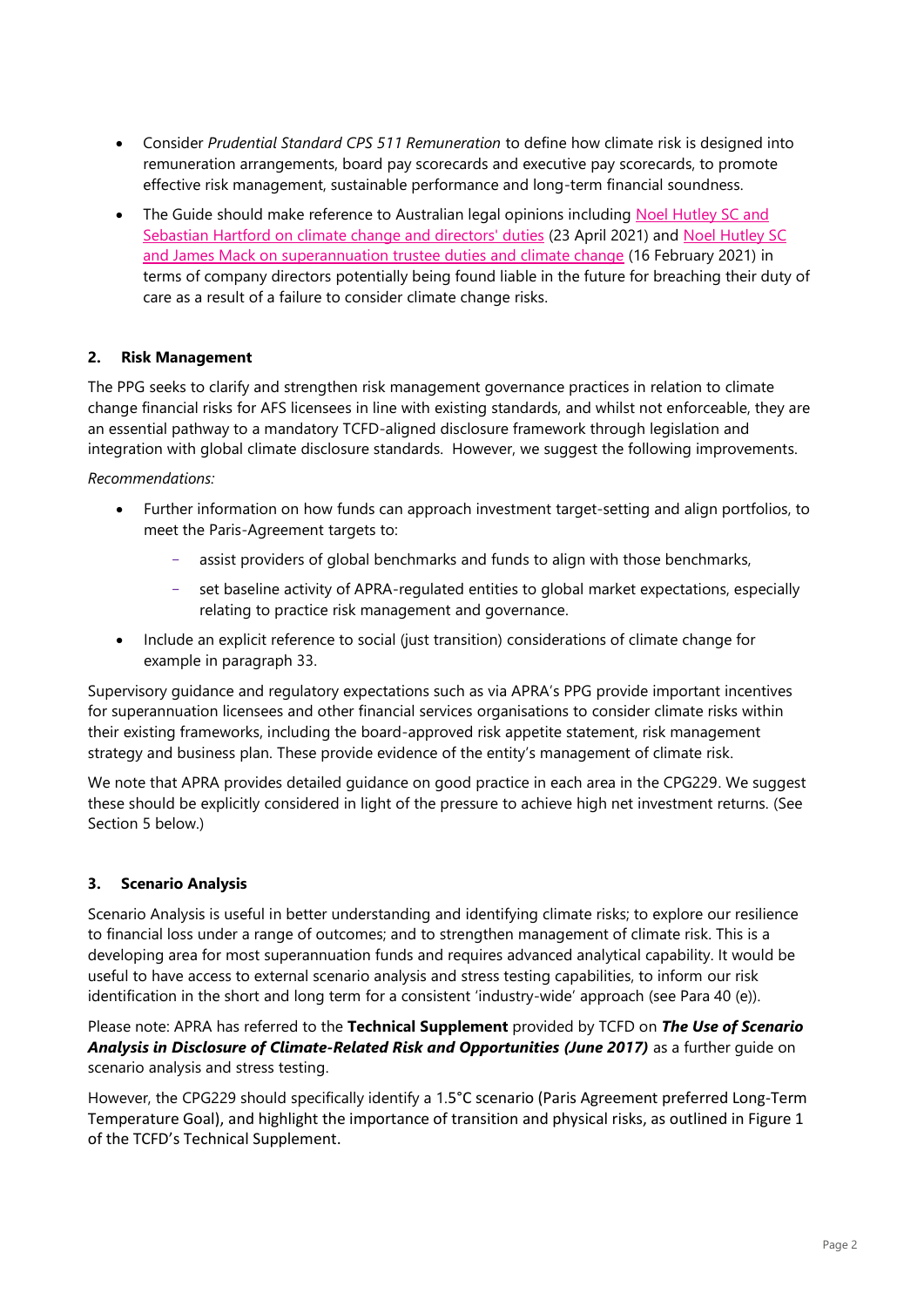#### *Recommendations:*

- Paragraph 36: modify to draw a link between the requirement to undertake scenario analysis, and the acceptance that climate risk is a systemic financial risk with the potential to be a material financial risk to particular institutions.
- Paragraph 38: add further details for AFS licensees to disclose why an approach was considered reasonable for that particular institution, and to state assumptions and key parameters/signposts used to inform their analysis.
- Paragraph 39: change the wording to 'should consider' rather than just 'benefit from' to make it more actionable.
- Paragraph 40(a-g): requires clearer, actionable expectations that explicitly reference the Paris-Agreement scenarios such as the long-term temperature goal of 2°C—or its preferred goal of 1.5°C—as the global warming limit in the long-term. This would be consistent with emerging best practice and industry expectations. Further reference to net zero or Paris Agreement targets would be beneficial.

# **4. Disclosure**

Aware Super supports the TCFD-aligned recommendations for climate-related financial disclosures, as this promotes a more informed understanding of climate-related risks and opportunities, to provide 'decisionuseful' information for stakeholders and members.

*Recommendations:*

- Paragraph 47: revise the disclosure guidance at paragraphs 47 and 48 to more clearly articulate an expectation (albeit not a 'requirement') that institutions should disclose material climate risks in line with the TCFD recommendations is best practice.
- Paragraph 48: clarify that a prudent institution would use the international reporting TCFD framework and supporting measurement practices, methodologies and guidance to disclose information to ensure a standardised industry-wide framework of disclosure to facilitate comparative market assessment and certainty.
	- 80 companies in the ASX200 currently use the TCFD framework in 2020 reporting, and a further 18 are committed to disclose against it and 17 are reviewing it, impacting superannuation funds' ability to provide a consistent disclosure of climate risk as it pertains to underlying investments, in Australia alone.
- Reference to scenarios for physical risk disclosures under TCFD and the financial impact of climate change should be made for 2030, 2050 and 2090 as per the CMSI recommendation, given the long-term nature of superannuation as an investment, as well as within the next 5 years (to align with business planning).

# **5. Alignment with Your Future Your Super (YFYS) legislation**

A key aspect of the recent YSYF legislation is the investment performance test.

We would encourage further consideration of the interplay between YFYS benchmarking and performance requirements and the management of the financial risks of climate change to avoid adversely impacting AFS licensees' ability to manage this risk in investment portfolios.

For example, currently, the 8-year benchmarking tests encourage investors to focus on a short-term return horizon which is misaligned to the effective management of systemic climate risk and potentially highly rated investment strategies that may outperform in the longer-term.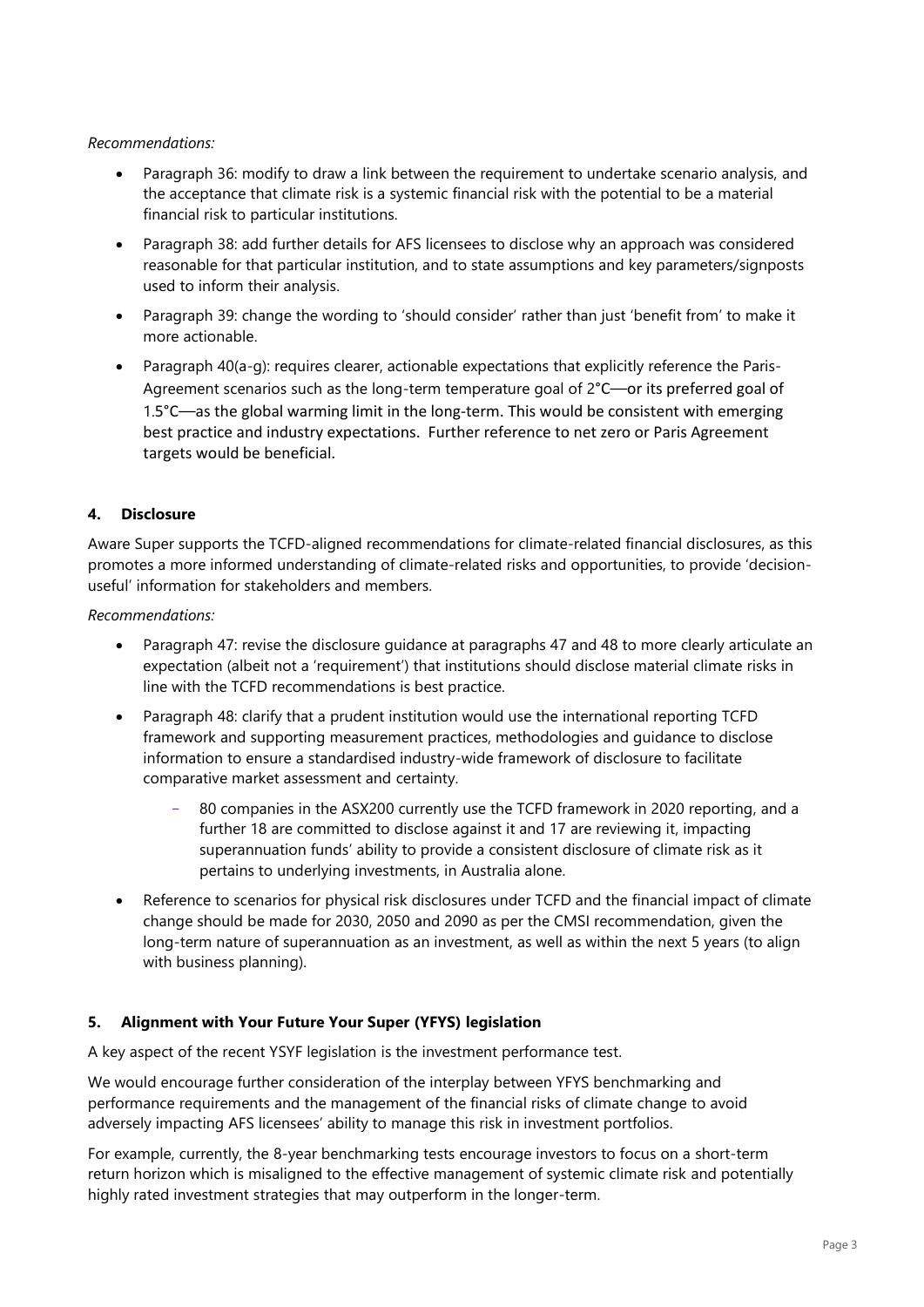*Recommendations*:

- APRA can address this concern by clarifying how institutions implementing leading practice climate risk management in accordance with the PPG would not be penalised by requirements to track a benchmark based on historic data, which is not Paris-aligned.
- In addition, a definition of short and long term should be included and should be put in the context of Your Future Your Super performance benchmark timeframes.

# **6. Alignment to SPG 530**

APRA makes it clear in PPG 229, climate change gives rise to physical, transitional, and legal risks that are financially material, so it is incongruent for SPG 530 to refer to environmental considerations as merely 'ethical'.

*Recommendations:*

• Update SPG 530 to ensure that it is consistent with this PPG and reflects the financial materiality of climate risk.

In summary, we support the intentions of PPG 229. We note that even in the month of July, extreme weather events across Asia, China, USA and Europe have contributed to loss of life and livelihood, destruction of property, infrastructure and assets. The PPG sets the groundwork for a consistent approach to financial risk management of climate change which will help protect superannuation members' future savings. Our recommendations and suggestions are made on the basis of providing additional clarity.

We are happy to be involved in further working groups or to work with your teams if further information is needed.

Yours sincerely



Chief Investments Officer Aware Super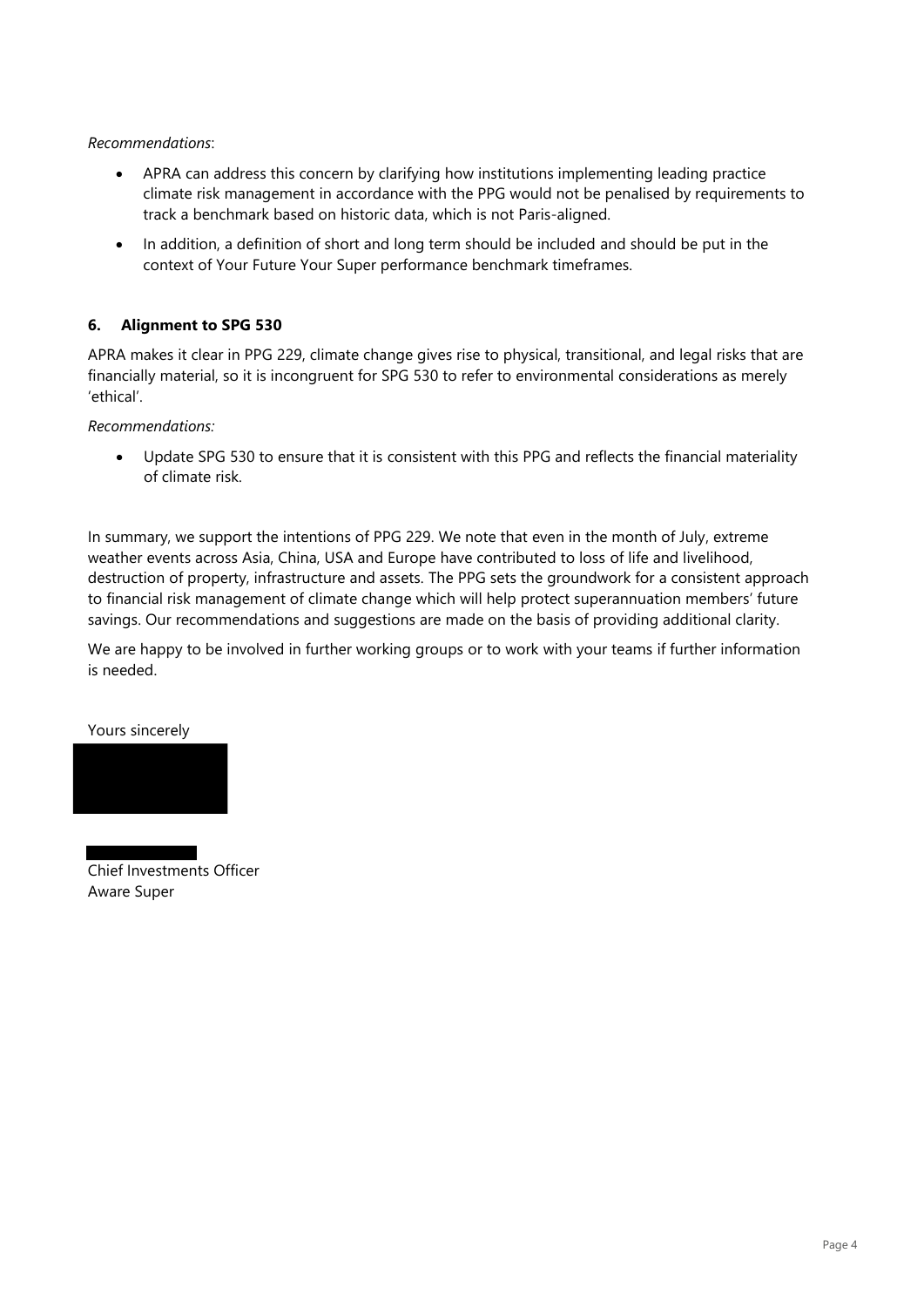# Attachment A: Aware Super's experience

#### **Experience and credentials**

Aware Super is pleased to provide feedback to APRA *on Prudential Practice Guide CPG 229 Climate Change Financial Risks*. Aware Super shares the focus of Australian financial regulatory bodies on climate risk and disclosure, having advocated change since 2016 and established ourselves as an industryleader in the identification and management of climate-related risks, specifically as it relates to our investment position.

In 2018, Aware Super (then First State Super) participated in Asset Owners Disclosure Project (AODP), an independent global not-for-profit organisation that rates and ranks the world's largest institutional investors and assesses their response to climate-related risks and opportunities. Our approach was recognised by the AODP, who awarded us a BBB-rating, making us the highest-ranking Australian super fund and 13th of 100 funds surveyed. We were also the highest-ranking fund in the Asia-Pacific region.

We are actively encouraging the transition to a low-carbon future, not just because of the risks to the environment, but because it makes good financial sense to support businesses that have a long-term, sustainable outlook, as this ultimately protects the assets and benefits the long term returns of our members. Our *Climate Change Portfolio Transition Plan* clearly sets out how we are integrating climate change risk into our investment policy framework. However, we acknowledge that more work needs to be done, beyond the confines of investment management alone, across all facets of operations at an enterprise-level.

#### **Aware Super's investment position – response to financial risks of climate change**

As one of Australia's largest super funds, our primary purpose is to deliver the best possible returns to our members. To achieve this, it's important to consider potential risks to our investment portfolios and do all we can to mitigate these risks.

By taking climate change into consideration in our investment decisions, our focus is driving better outcomes for members by mitigating risks and delivering long-term returns to members, which in turn drives a positive impact on the community.

Aware Super considers climate change to be a key risk to achieving long-term sustainable returns. We were one of the first Australian super funds to develop a systematic investment plan in 2016 that strategically responds to the risks and opportunities associated with climate change.

The issue of climate change requires urgent global attention and action. At Aware Super we understand our response to a changing climate needs to be agile to meet a wide range of potential financial risks and impacts on our investment portfolio and the world at large. Building on our 2016 plan, how we address the climate-related risks and opportunities in our investment holdings is detailed in our *2020 Climate Change Portfolio Transition Plan*.

Our *Climate Change Portfolio Transition Plan* is a framework of recommendations and targets that will focus our efforts on mitigating financial risks by:

- developing a decarbonisation pathway for our investment portfolio,
- transitioning our portfolio to lower climate change risk in our investments and, where required, helping those investments adapt to a changing climate, for example, working with our agricultural investments to help them adapt their practices to a warming and changing climate,
- proactively investing to capture opportunities in energy-efficient investments, that will emerge as we move towards a decarbonised economy, and